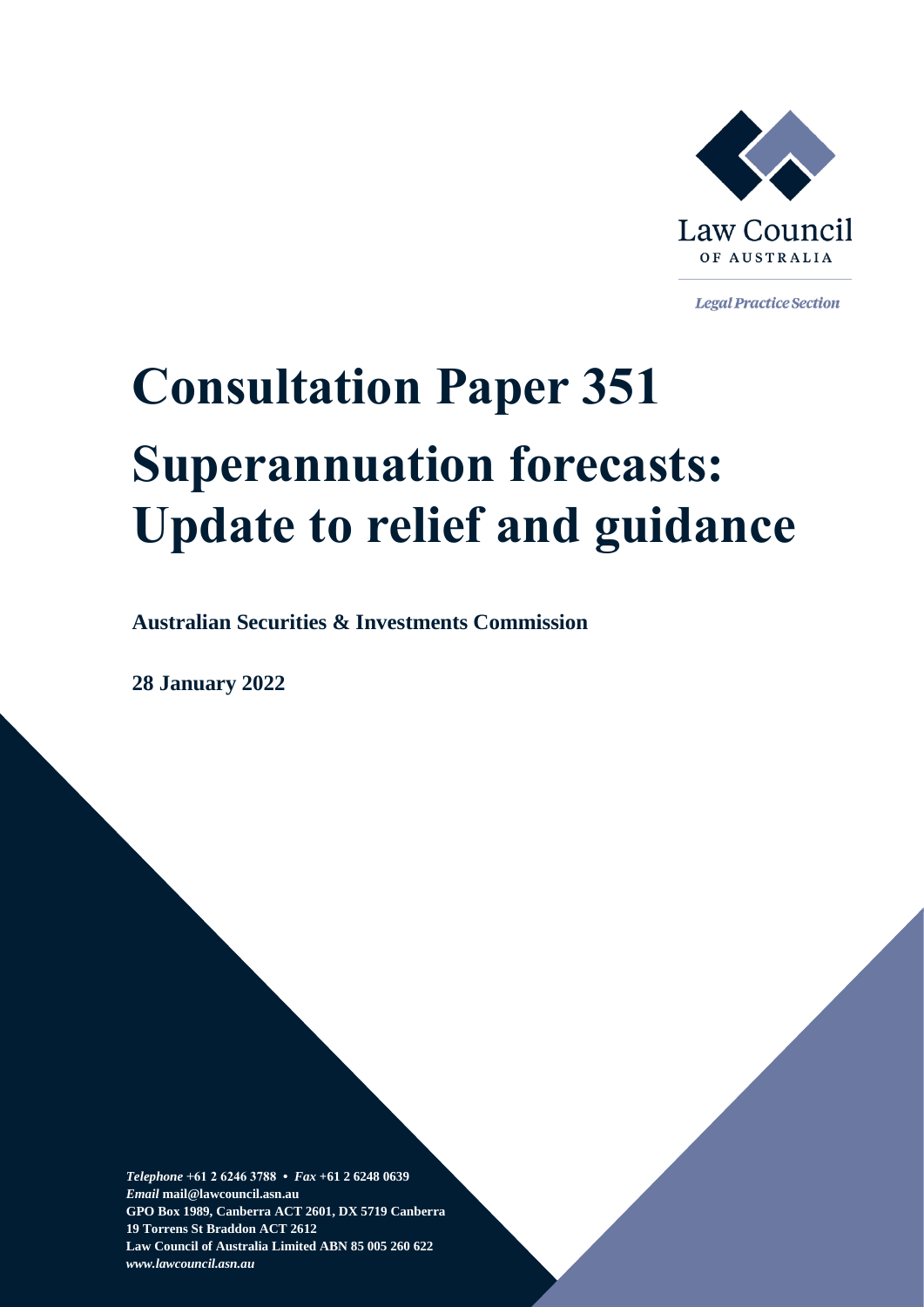# Table of Contents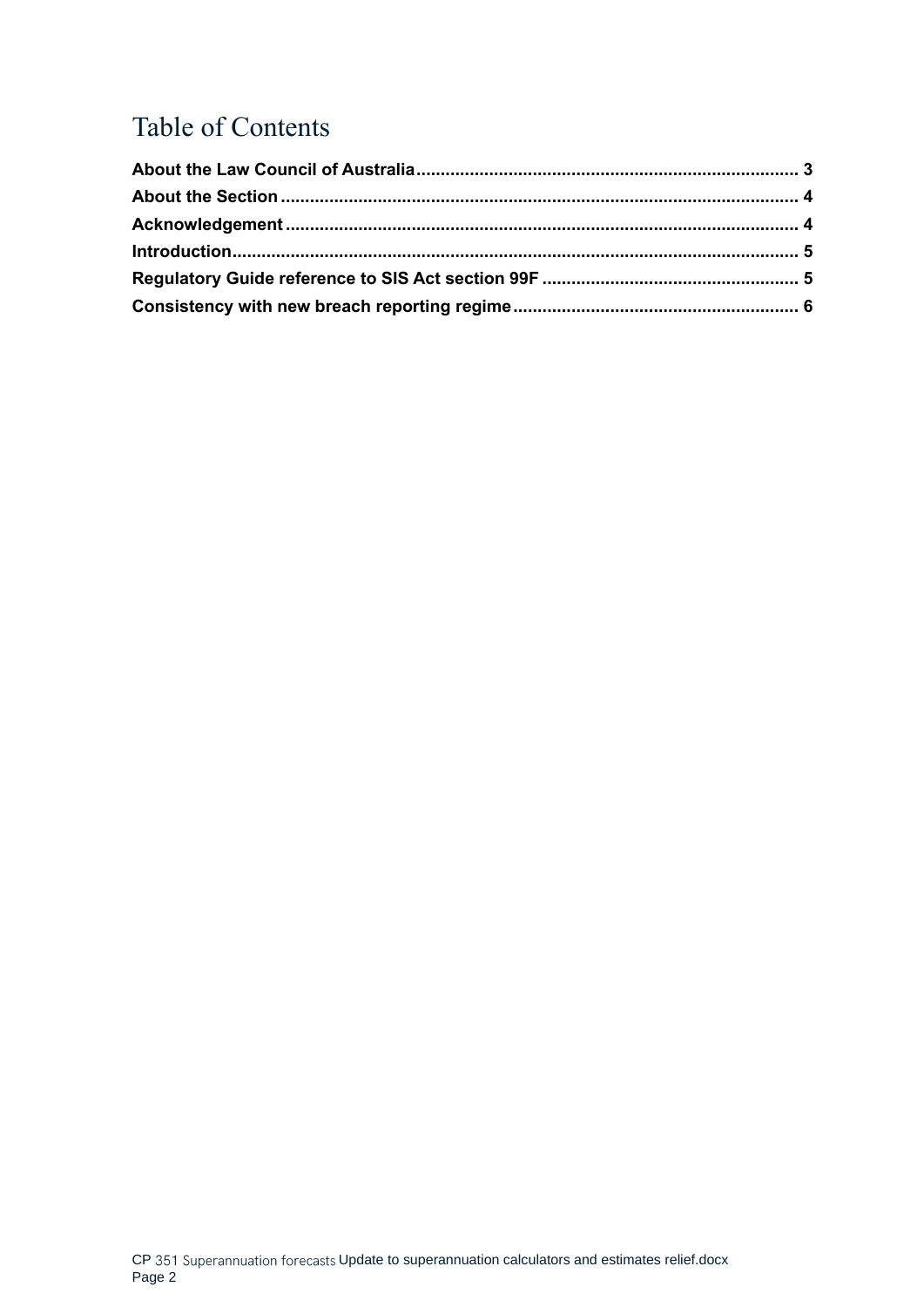## <span id="page-2-0"></span>About the Law Council of Australia

The Law Council of Australia exists to represent the legal profession at the national level, to speak on behalf of its Constituent Bodies on national issues, and to promote the administration of justice, access to justice and general improvement of the law.

The Law Council advises governments, courts and federal agencies on ways in which the law and the justice system can be improved for the benefit of the community. The Law Council also represents the Australian legal profession overseas, and maintains close relationships with legal professional bodies throughout the world.

The Law Council was established in 1933, and represents 16 Australian State and Territory law societies and bar associations and the Law Firms Australia, which are known collectively as the Council's Constituent Bodies. The Law Council's Constituent Bodies are:

- Australian Capital Territory Bar Association
- Australian Capital Territory Law Society
- Bar Association of Queensland Inc
- Law Institute of Victoria
- Law Society of New South Wales
- Law Society of South Australia
- Law Society of Tasmania
- Law Society Northern Territory
- Law Society of Western Australia
- New South Wales Bar Association
- Northern Territory Bar Association
- Queensland Law Society
- South Australian Bar Association
- Tasmanian Bar
- Law Firms Australia
- The Victorian Bar Inc
- Western Australian Bar Association

Through this representation, the Law Council effectively acts on behalf of more than 60,000 lawyers across Australia.

The Law Council is governed by a board of 23 Directors – one from each of the constituent bodies and six elected Executive members. The Directors meet quarterly to set objectives, policy and priorities for the Law Council. Between the meetings of Directors, policies and governance responsibility for the Law Council is exercised by the elected Executive members, led by the President who normally serves a 12 month term. The Council's six Executive members are nominated and elected by the board of Directors.

Members of the 2022 Executive as at 1 January 2022 are:

- Mr Tass Liveris, President
- Mr Luke Murphy, President-elect
- Mr Greg McIntyre SC, Treasurer
- Ms Juliana Warner, Executive Member
- Ms Elizabeth Carroll, Executive Member
- Ms Elizabeth Shearer, Executive Member

The Chief Executive Officer of the Law Council is Mr Michael Tidball. The Secretariat serves the Law Council nationally and is based in Canberra.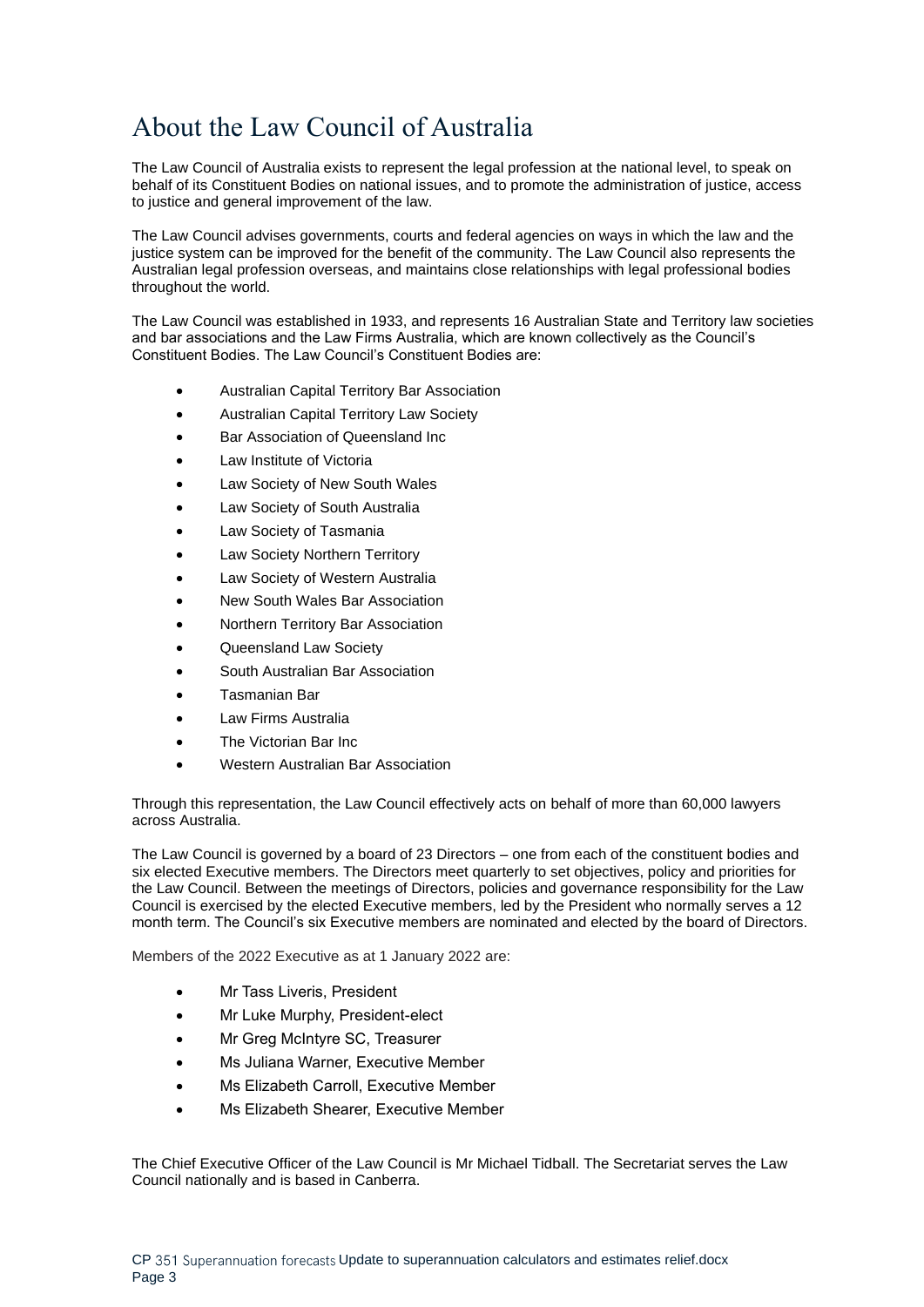#### <span id="page-3-0"></span>About the Section

The Legal Practice Section of the Law Council of Australia was established in March 1980, initially as the 'Legal Practice Management Section', with a focus principally on legal practice management issues. In September 1986 the Section's name was changed to the 'General Practice Section', and its focus broadened to include areas of specialist practices including Superannuation, Property Law, and Consumer Law.

On 7 December 2002 the Section's name was again changed, to 'Legal Practice Section', to reflect the Section's focus on a broad range of areas of specialist legal practices, as well as practice management.

The Section's objectives are to:

- Contribute to the development of the legal profession;
- Maintain high standards in the legal profession;
- Offer assistance in the development of legal and management expertise in its members through training, conferences, publications, meetings, and other activities.
- Provide policy advice to the Law Council, and prepare submissions on behalf of the Law Council, in the areas relating to its specialist committees.

Members of the Section Executive are:

- Ms Maureen Peatman, Chair
- Mr Geoff Provis, Deputy Chair
- Dr Leonie Kelleher OAM, Treasurer
- Ms Tanya Berlis
- **Mr Mark Cerche**
- Ms Peggy Cheong
- Mr Philip Jackson SC
- Ms Christine Smyth

The Section's administration team serves the Section nationally and is based in the Law Council's offices in Canberra.

#### <span id="page-3-1"></span>Acknowledgement

The Law Council is particularly grateful for the expertise of the Superannuation Law Committee of its Legal Practice Section in leading the development of this submission.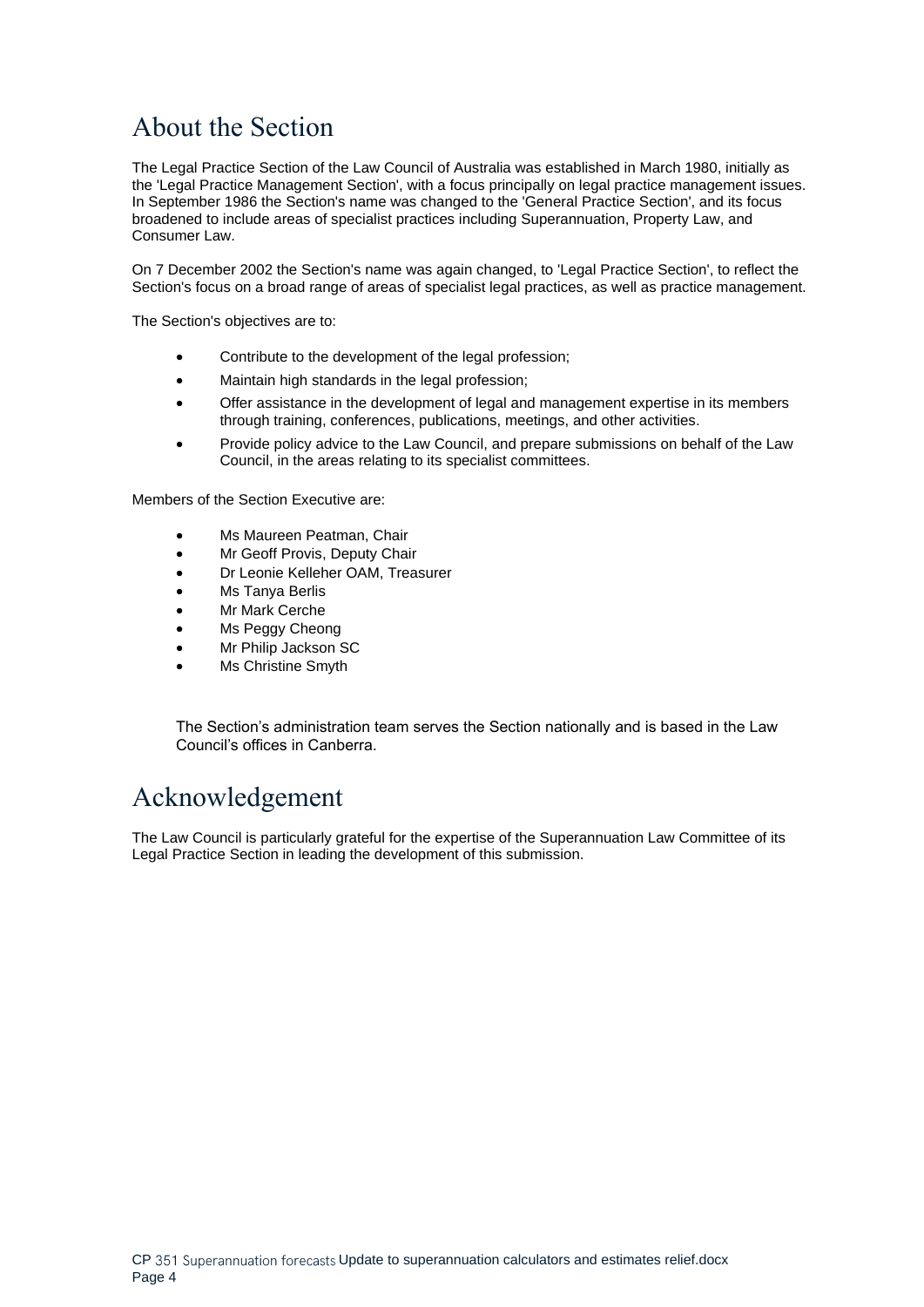#### <span id="page-4-0"></span>Introduction

- 1. The Superannuation Law Committee (**Committee**) of the Law Council's Legal Practice Section makes this submission in relation to ASIC Consultation Paper 351 *Superannuation forecasts: Update to relief and guidance* (**CP 351**).
- 2. The Committee supports ASIC's proposal to update the relief currently provided for superannuation calculators and retirement estimates.
- 3. The Committee's comments are however intended only to raise legal issues for consideration by ASIC in settling the Regulatory Guide and ASIC Instrument attached to CP 351, and not matters of policy.
- 4. The Committee has therefore not commented on the various policy issues for which ASIC has requested comments in CP 351. Our comments are confined to technical issues.

## <span id="page-4-1"></span>**Regulatory Guide reference to** *Superannuation Industry (Supervision) Act 1993* **(Cth) (SIS Act) section 99F**

5. Paragraph 37 of the Draft Regulatory Guide is in the following terms:

*We also note that ASIC Instrument 2022/XXX does not give relief to superannuation trustees from the requirements under s99F of the Superannuation Industry (Supervision) Act 1993. A trustee of a regulated superannuation fund must not directly or indirectly pass on to members the cost of establishing and operating a superannuation calculator if it involves the provision of personal advice to nonmembers or relates to a financial product that is not a beneficial interest in the fund.*

- 6. Paragraph 37 could be interpreted as a statement that ASIC's view is use of a superannuation calculator under the terms of the relief must be limited to the fund's members.
- 7. This is contrary to the practices of many funds, where superannuation calculators are publicly available on the website and can be accessed by any person regardless of whether they are a member.
- 8. This is also inconsistent with commentary in other paragraphs of the Draft Regulatory Guide which suggest that one of the objectives of default assumptions under the relief is for consumers to be able to make comparisons across funds by using superannuation calculators: eg, paragraph 130 regarding default assumptions for retirement age and draw down period:

*We think it is important to set a standard retirement age and drawdown period for the sake of consistency between forecasts. We also think that this can make it easier for members to compare the effect of other variables (e.g. investment*